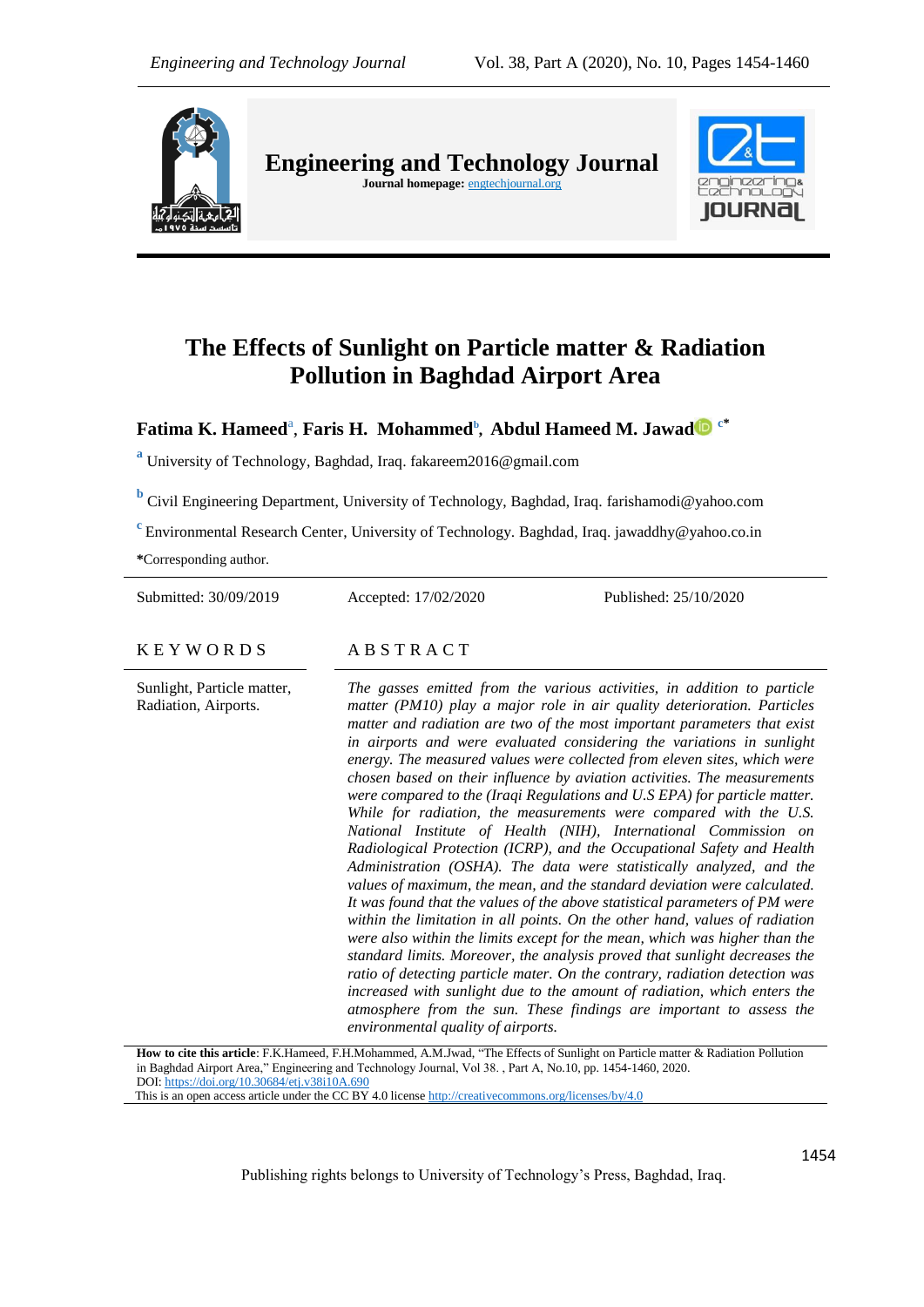# 1. **INTRODUCTION**

Air pollution is a common phenomenon throughout the world, but is mainly concentrated in highly populated urban areas and high-density industrial areas have a higher amount of air pollutants. Air pollution and its impact are the most challenging issues which have to be addressed on topmost priorities and generated from different sources including both natural and manmade which polluted the atmosphere to a greater extent [1-2]. Aerosols are known to have adverse effects on human health and on the global climate. The World Health Organization (WHO) recently added anthropogenic aerosol and air pollution to their list of known carcinogens [3], in addition to the high mass concentrations of particles, such as those emitted by fuel combustion processes. These pollutants are known to be harmful to humans and the environment [4]. Aircraft traffic is a large source of submicrometer anthropogenic aerosol and proximity to large sources of fuel combustion emissions was proved to increase lung and heart disease, especially in children [5]. Atmospheric particulate matter (PM) is generally defined as a mixture of solid and/or liquid particles that remains individually dispersed in the air. The gaseous and particulate components emitted into the atmosphere lead to a change in the composition and transparency of the air over large parts of the world [6].

Concentration, composition, and toxicity of PM are important factors that greatly lead to the possible human health problems associated with exposure to airborne PM. Ambient concentrations of total suspended particulates (TSP) and PM10 have been investigated on fine particles such as PM1.0 and PM2.5 because of strong correlations of PM to adverse health effects [7-10]. Primary particles are released into the atmosphere from a number of stationary and mobile sources. The major mobile source is road transport, which produces primary particles when fuels are burned or lubricants used up in the engine [11].

On the other hand, radiation is energy, can come from unstable atoms or it can be produced by machines. Radiation travels from its source in the form of energy waves or energized particles. There are actually two kinds of radiation (ionizing radiation and nonionizing radiation) [12]. Background radiation consists of three sources I) Cosmic radiation from the sun and stars. II) Terrestrial radiation from low levels of uranium, thorium, and their decay products in the soil, air, and water. III) Internal radiation from radioactive potassium-40, carbon-14, lead-210, and other isotopes found inside our bodies.

Aircraft occupants are exposed to elevated levels of cosmic radiation of galactic and solar origin. The intensity of the different particles making up atmospheric cosmic radiation, their energy distribution, and their potential biological effects vary with altitude, geomagnetic latitude, and the point of time in the sun's magnetic activity cycle [13].

Many types of research have been carried out to measure the amounts of radiation and its effect on human health. Radioactivity is a natural phenomenon and natural sources of radiation that are features of our environment. Radiation and radioactive substances have many beneficial applications, covering (to name a few) power generation, engineering, and medicine [14]. Radiation from air travel comes from cosmic radiation or radiation from space. Cosmic radiation is produced by the stars, including our own sun [15].

Air pollution is affected by the amount of PM and radiation, which is varied with the sunlight presence and with the seasons.

The main aim of this study is to evaluate the amount of PM and radiation pollution, which are emitted from Baghdad International Airport to the ambient air, and to investigate the effects of sunlight on the airborne particulate. Consequently, their negative impacts on the environment could be quantified.

## **2. MATERIALS AND METHODS**

### *I. Study area*

The concerned study area is Baghdad International Airport (BIA), which is shown in Figure 1. BIA is the main airport in Baghdad and its geographical coordinates are 33.258-degree latitude, 44.233-degree longitude, and its latitude is 118 feet m.s.l. The area is characterized as arid, sweltering with long summer, while winter is cold, dry, and mostly clear.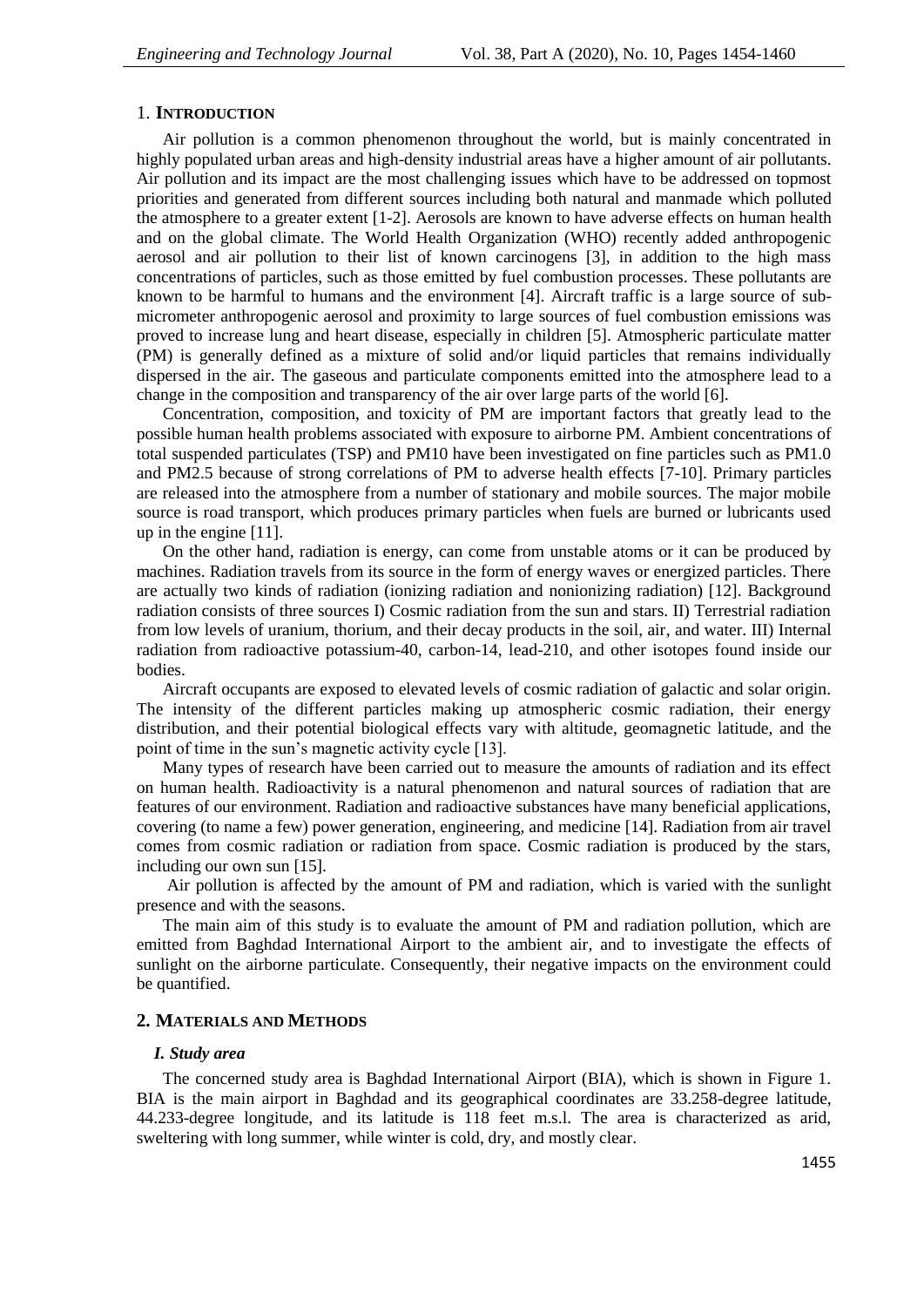In view of the (PM 10 and radiation) pollutants, ambient air quality for eleven stations was selected for monitoring the pollutant, as shown in Figure 2. Based on the atmospheric conditions, stations were selected to assess the impacts arising from the aircraft take-off direction and transportation movement in the study area.



**Figure 1: Baghdad International Airport**



**Figure 2: Particle matter and radiation measurement locations**

# *II. Sampling methodology*

Ambient air pollutions were monitored for a period of seven months as per the standard methods and were compared with the standards to assess the pollutant's range of airports with respect to particle matter (PM10) and radiation. For PM10, the Iraqi Regulations and U.S EPA. The limits for both Regulations are PM10 is 150 µg/m3. The standards for radiation are; U.S. National Institute of Health (NIH), maximum levels of radiation, for occupational is  $5R/yr = 5000$  mR/yr while for nonoccupational is 1R/yr = 1000 mR/yr. For International Commission on Radiological Protection (ICRP), the occupational  $20\text{mSv/y} = 0.228 \text{ mR/h}$  and non-occupational is 1 mSv/y = 0.0114mR/h,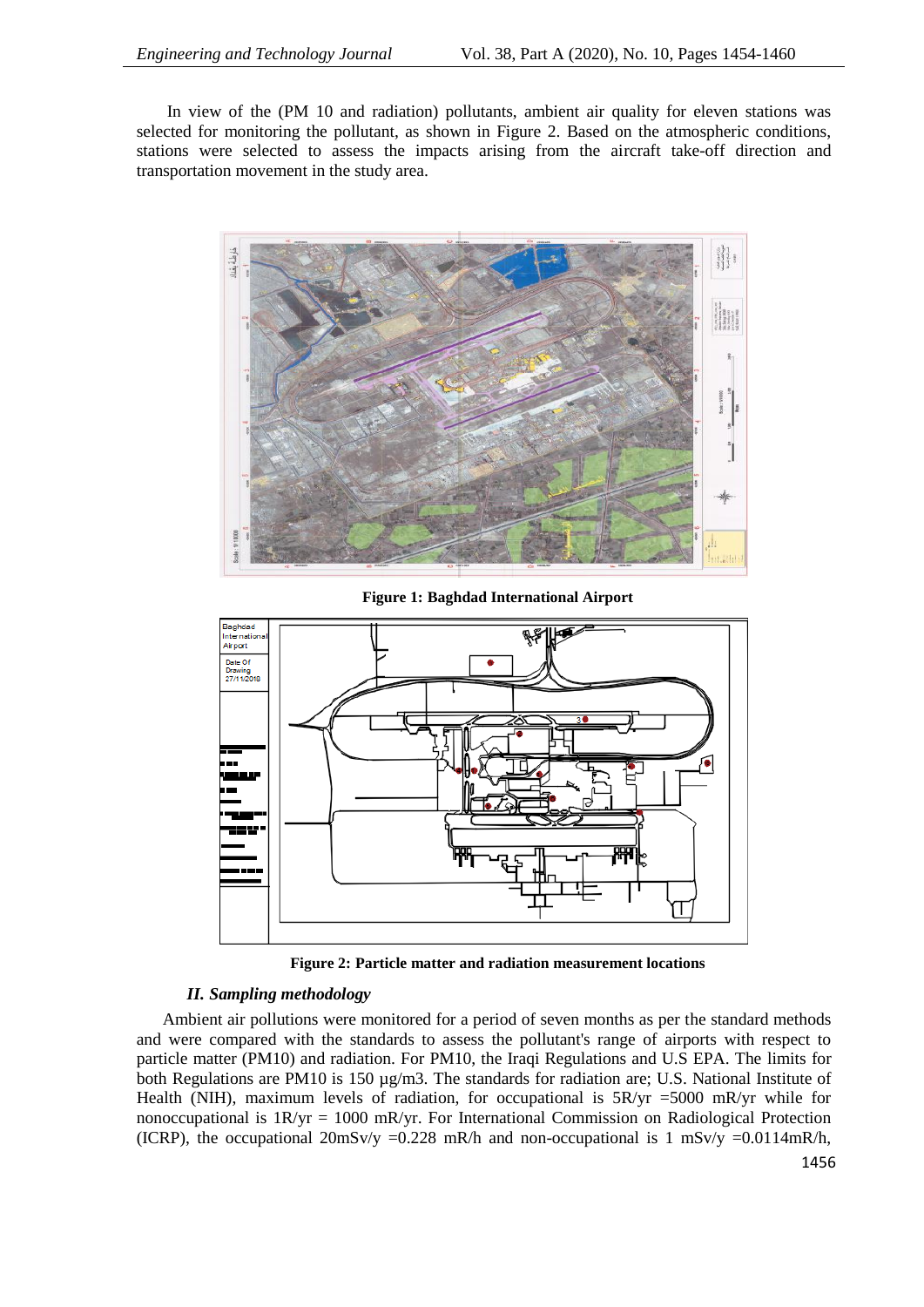where the other standard in Occupational Safety and Health Administration (OSHA), occupational is  $3.5$ mSv/y = 0.0399mR/h and non-occupational  $1.5$ mSv/y = 0.017mR/h. These pollutants are emitted to the ambient air from the aircraft activities, in addition to the operation and maintenance processes. The emitted pollutants are greatly dependent on the type of fuel used in the aircraft engine and on the quality controlling according to the regulations. Table 1 shows the specifications of the instruments and the methods used to measure the pollutants.

| S.               | <b>Paramete</b>                    | <b>Methods</b>                         | <b>Instrume</b>                        | <b>Model</b>                                                  | Compa  | Lower          |                                                                          | <b>Resoluti</b> |
|------------------|------------------------------------|----------------------------------------|----------------------------------------|---------------------------------------------------------------|--------|----------------|--------------------------------------------------------------------------|-----------------|
| $\boldsymbol{N}$ | rs                                 |                                        | nt                                     |                                                               | ny and | <b>Detecti</b> | <b>Instrume</b>                                                          | on              |
| о.               |                                    |                                        |                                        |                                                               | Origin | on             | nt                                                                       |                 |
|                  |                                    |                                        |                                        |                                                               |        | Limit          | Range                                                                    |                 |
| $1-$             | $PM \mu m$                         | Mass or<br>counts<br>concentrati<br>on | Particle<br>matter                     | Aerojet<br>531                                                | U.S.A. | $0.5 \mu m$    | $0 -$<br>3,000,00<br>$\overline{0}$<br>particles<br>per<br>cubic<br>foot | $±10\%$         |
| $2 -$            | Radiation<br>mR/hr<br>$\mu$ Sv/hr. | Ionizing<br>Radiation                  | Radiation<br>alert<br>inspector<br>EXP | Haloge<br>$n-$<br>quench<br>ed<br>Geiger-<br>Mueller<br>tube. | U.S.A. |                | $0.001$ to<br>100.                                                       | 0.001           |

**TABLE I: Specifications of Particle matter and radiation instruments**

# **3. RESULTS AND DISCUSSION**

The mean and standard deviation (SD) of monitoring values of the two ambient air quality parameters with respect to stations and shown in Table 2. The maximum values of PM10 varied from  $(0.138\pm0.046)$  in site 2 to  $(0.323\pm0.047)$  in site 8, site 2, which is a cargo location where the impact of aircraft movement is lower than other locations. While site 8 which is gas station position, the continuous use of the different type of trucks, which used to transport and unload fuel, also for the many cars that pass through this site, increases the presence ratio of PM. Mean values varied from  $(0.037\pm0.015)$  in site 2 to  $(0.064\pm0.035)$  in site 11, site 2 is the cargo position that is not all the time effect to the aviation activities, while site 11, the location of the apartment complex; its accumulated emission from particle matter due to living activities in addition to the aircraft influence increase the mean value of this pollutant. Comparing the results of particle mater to the Iraqi Regulations and U.S EPA, which the limits of PM10 are  $150 \mu g/m3$ . The results show that all values of variables were not exceeding these limits in all sites. The movement and maintenance of aircraft, which include using different instruments and vehicles during traffic day, increased the amount of PM. Nevertheless, this matter would be dispersed in the ambient air and accumulated on the surface of the earth leading to a decrease air pollution ratio. On a sunny day, the mean values decreased rather than hazy days where the relative humidity is high, due to dispersion and spreading of air and these processes abound with the increasing the height of the earth's surface, Figure 3 shows the obtained average values of PM10.

The radiation data, which was obtained from the analysis, from maximum values, which varied from  $(0.02\pm0.33)$  in site 8 to  $(0.02\pm0.62)$  in site 2. Site 8 is a gas station position that is less affected by aircraft movements. Site 2-cargo position, the higher values depend on the type of instrument used in fright the goods. On the other hand, mean values varied from  $(0.97\pm0.4)$  on-site 11 to  $(2.31\pm0.42)$ on-site 4. Apartment complex which is located on site 11had the lowest value since it does not expose to the effects of aviation like other sites, while site 4 which is tower position, it uses a different type of techniques that in operation it a higher ratio of radiation are emitted, which increase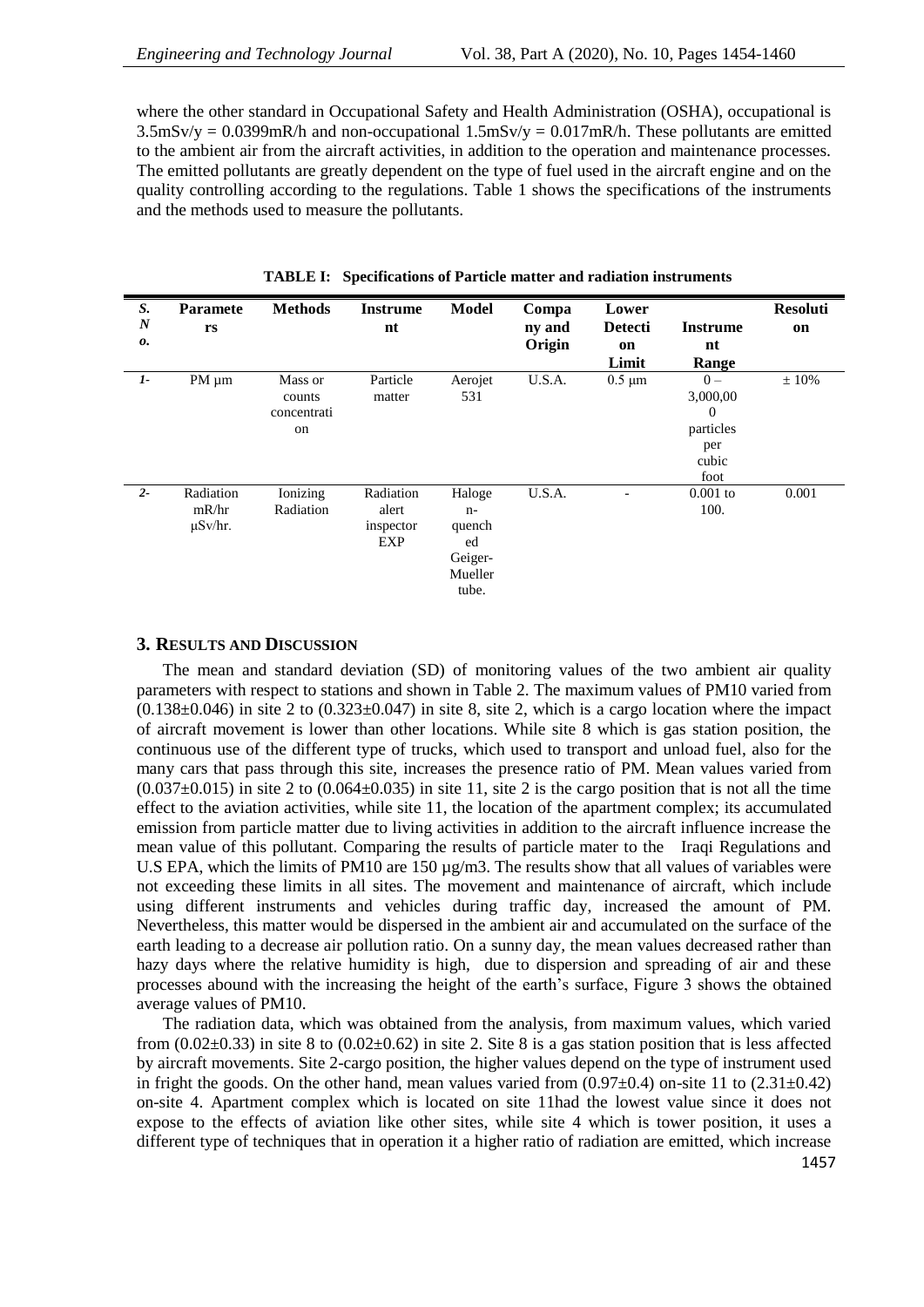the ratio of radiation obtained value. Data approved that the mean detection values for all locations increased and exceeded the limits, as compared with the U.S. National Institute of Health (NIH). The maximum levels of radiation, for occupational are  $5R/yr = 5000$  mR/yr, while for non-occupational is 1R/yr = 1000 mR/yr. Also, for International Commission on Radiological Protection (ICRP), the occupational  $20 \text{mSv/y} = 0.228 \text{ mR/h}$  and non-occupational is 1 mSv/y = 0.0114mR/h. With respect to the other standards like Occupational Safety and Health Administration (OSHA), the maximum value is 3.5mSv/y =  $0.0399$ mR/h and for non-occupational 1.5mSv/y =  $0.017$ mR/h. Eventually, the value of max.  $\pm$  S.D. did not exceed the limitations of standards.

Higher values of radiation are due to the type of activities, which are exposed to, and these values are based on the movement of aircraft and the position of take-off and landing of aircraft. However, on a sunny day, the ratio of detection radiation was increased due to the relative increase in the amount of cosmic radiation from solar radiation. Figure 4 shows the obtained average values of radiation. As can be seen from the figure, there were obvious fluctuations in the mean values of radiation across the selected sites, which could be attributed to the proximity/ remoteness of the sites on the pollution sources.

# **4. CONCLUSION**

Two air pollutant parameters were measured across eleven sites in Baghdad International Airport over seven month's period from Dec 2018 to Jul 2019, and the measured data were compared with their counterparts from the standards. It was found that the obtained value in the study area did not exceed the limit values of PM10. The measured radiation values exceeded the recorded limitations and explained on the bases that the pollutant emissions affected by the sunlight increase. On a sunny day, the obtained value of PM decreased even it is not exceeding the limitations, while the radiation increased with an increase in sunlight. These actions increased in airport areas because of the air traveling cosmic radiation, which ultimately affects the ratio of the amount of detection radiation.

| <b>Sites</b> |       | Particle mater (PM10) (ppm) | Radiation (µSv/hr) |      |             |                         |
|--------------|-------|-----------------------------|--------------------|------|-------------|-------------------------|
|              | Max.  | <b>Mean</b>                 | S.D.               | Max. | <b>Mean</b> | S.D.                    |
|              |       |                             |                    |      |             |                         |
|              |       |                             | 0.046              |      |             | 0.5                     |
| Site 1       | 0.318 | 0.053                       |                    | 0.02 | 1.17        | 9                       |
| Site 2       | 0.138 | 0.037                       | 0.015              | 0.02 | 1.50        | 0.6<br>2                |
|              |       |                             |                    |      |             | 0.4                     |
| Site 3       | 0.188 | 0.032                       | 0.023              | 0.03 | 0.93        | 6                       |
| Site 4       |       |                             | 0.022              |      |             | 0.4                     |
|              | 0.182 | 0.040                       |                    | 0.03 | 2.31        | $\overline{2}$          |
| Site 5       |       |                             | 0.033              |      |             | 0.4                     |
|              | 0.251 | 0.032                       |                    | 0.10 | 1.86        | 5                       |
| Site 6       |       |                             | 0.032              |      |             | 0.5                     |
|              | 0.253 | 0.036                       |                    | 0.03 | 0.89        | $\overline{0}$          |
| Site 7       | 0.209 | 0.034                       | 0.03               | 0.02 | 0.97        | 0.4<br>6                |
|              |       |                             |                    |      |             | 0.3                     |
| Site 8       | 0.323 | 0.047                       | 0.047              | 0.02 | 1.06        | 3                       |
| Site 9       |       |                             | 0.027              |      |             | 0.5                     |
|              | 0.186 | 0.041                       |                    | 0.02 | 0.97        | $\overline{0}$          |
| Site 10      |       |                             | 0.023              |      |             | 0.3                     |
|              | 0.209 | 0.051                       |                    | 0.04 | 1.06        | 2                       |
| Site 11      | 0.185 | 0.064                       | 0.035              | 0.02 | 0.97        | 0.4<br>$\boldsymbol{0}$ |

**TABLE II: Statistical summary of particle matter and radiation variable data**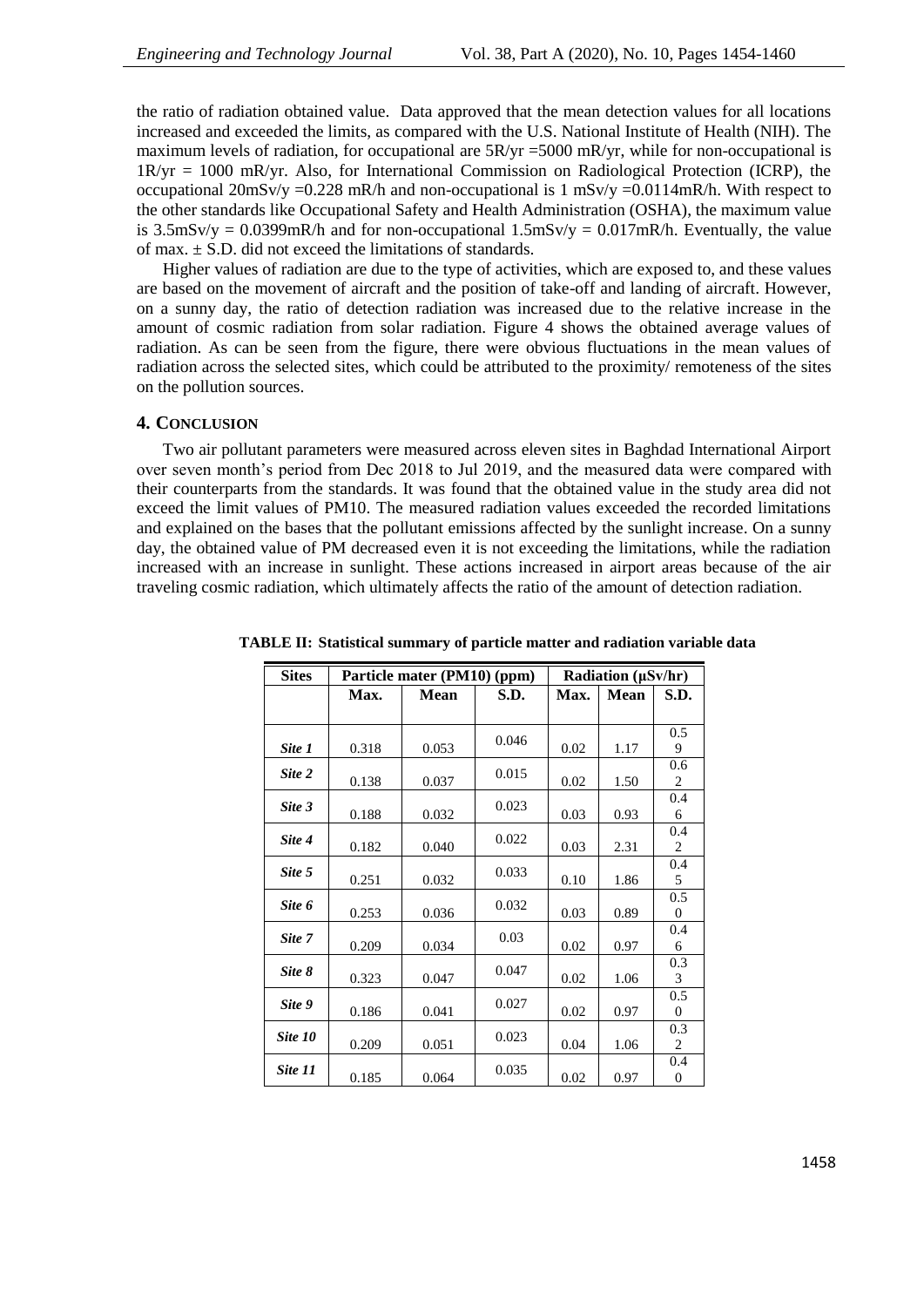

**Figure 3: Statistical summary of particle matter (PM10) variable data**



**Figure 4: Statistical summary of radiation variable data**

# **5. REFERENCES**

- **[1]** M.C. Gupta, A.K.M. Ghose, "The effects of coal-smoke pollutants on the leaf epidermal architecture in Solanum melongena L. variety pusa purple long," Environmental Pollution Series A, Ecological and Biological, 41, 4, 315-321, 1986.
- **[2]** S.M. Al-Salem and W.S. Bouhamrah, "Ambient concentrations of benzene and other VOCs at typical industrial sites in Kuwait and their cancer risk assessment," Research Journal of Chemistry and Environment, 10, 42, 225-229, 2006.